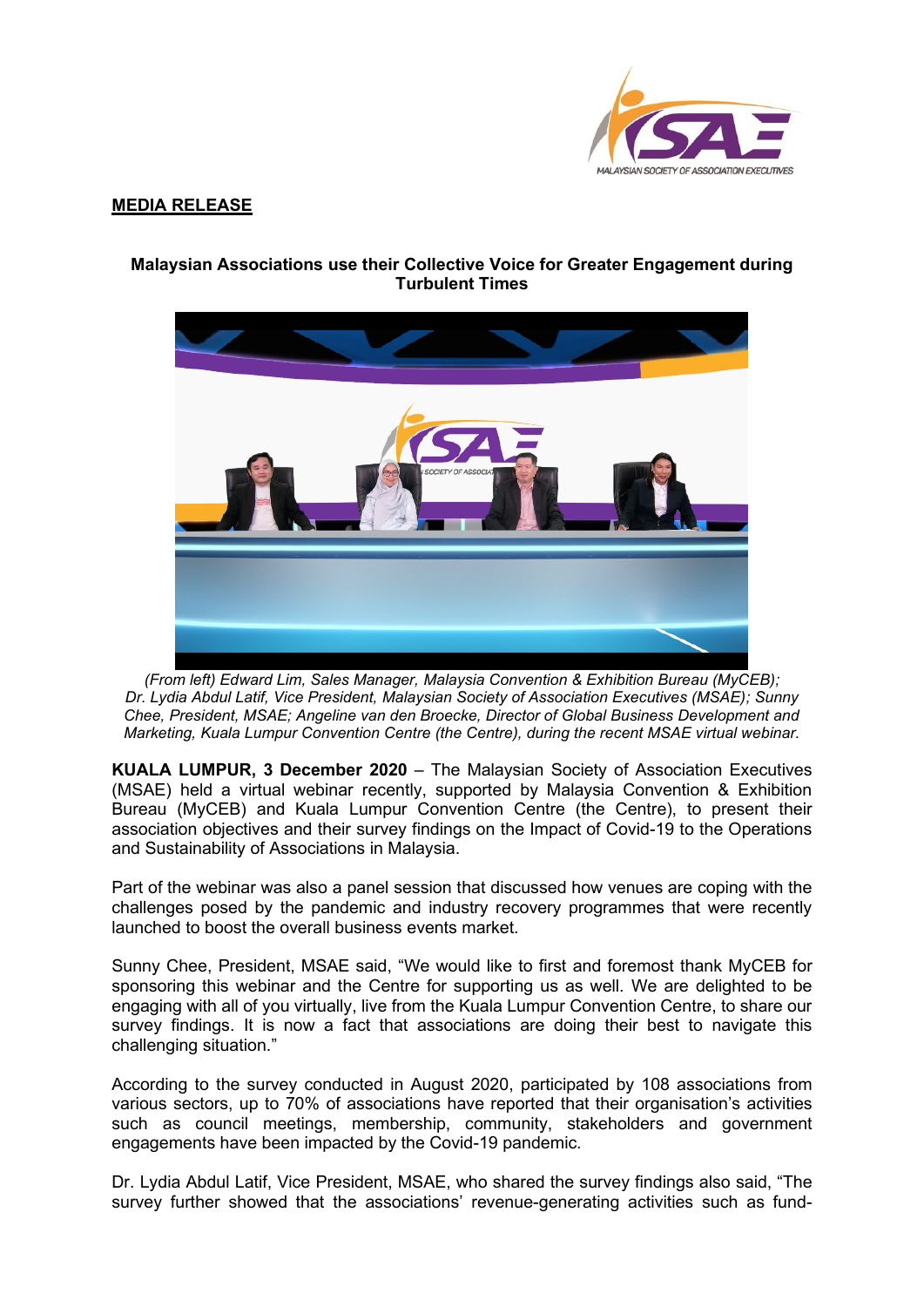raising campaigns, events such as conferences, forums and exhibitions have also been significantly impacted with at least 70% of associations reporting event cancellations and change in event format to virtual or hybrid."

The survey also reported on the expected membership attrition, membership generation as a result of the pandemic, and associations' adoption rate of the new normal.

Amidst the unparalleled uncertainties and the rapid evolvement of the Covid-19 virus, Malaysian associations have persevered and proved agile as at least 80% out of the 108 associations have adopted online platforms for conducting virtual council meetings, AGMs and webinars.

Sunny continued, "It is heartening to see many of us in Associations have adapted to the new normal. MSAE is a young association and we look forward to increasing our presence and generate more engagement beyond our membership, and establish a relationship with relevant government sectors to establish a stronger voice for Malaysian associations."

Angeline van den Broecke, Director of Global Business Development and Marketing at the Centre, shared some of the initiatives and comprehensive solutions the venue has undertaken, "From initiating industry partnerships to the implementation of a comprehensive safety plan, our major priority was to be venue ready and team ready and we have kept our team engaged organisation-wide cross-training programmes to assist with operations and support services.

We have maintained an active communication and engagement interface, launched our new website with progressive and innovative features such as a dedicated Covid-19 information section, an AI chatbot and interactive floor plans. To maintain business sustainability we are continuing our progressive adoption of hybrid and virtual platforms and we want to thank all our clients, industry partners and stakeholders who have shown us tremendous support during these turbulent months."

Edward Lim, Sales Manager, MyCEB said that, "Since the Meet in Malaysia campaign was launched in July, with over 90 industry partners coming forward with new meeting packages, there have been upto 20 applications with over 24,000 delegates being approved. We are thrilled for such a tremendous support from our industry players and their keenness to get back to business. There are variety of packages available under the Let's Meet Locally Programme, to encourage local meetings and events and the Let's Meet Tomorrow Programme offers attractive deals for home-grown regional and international events, in an industry recovery effort. We look forward to working with all of you to bolster the damage our industry has taken on this year."

For more information on MSAE, visit [https://www.mymsae.org.my/.](https://www.mymsae.org.my/)

 $\sim$  End  $\sim$ 

## **For further information, please contact:**

**Mr. Sunny Chee** President Malaysian Society of Association Executives (MSAE) Email: [mycebad@myceb.com.my](mailto:mycebad@myceb.com.my)

**Dr. Lydia Abdul Latif** Vice President Malaysian Society of Association Executives (MSAE) Email: [mycebad@myceb.com.my](mailto:mycebad@myceb.com.my)